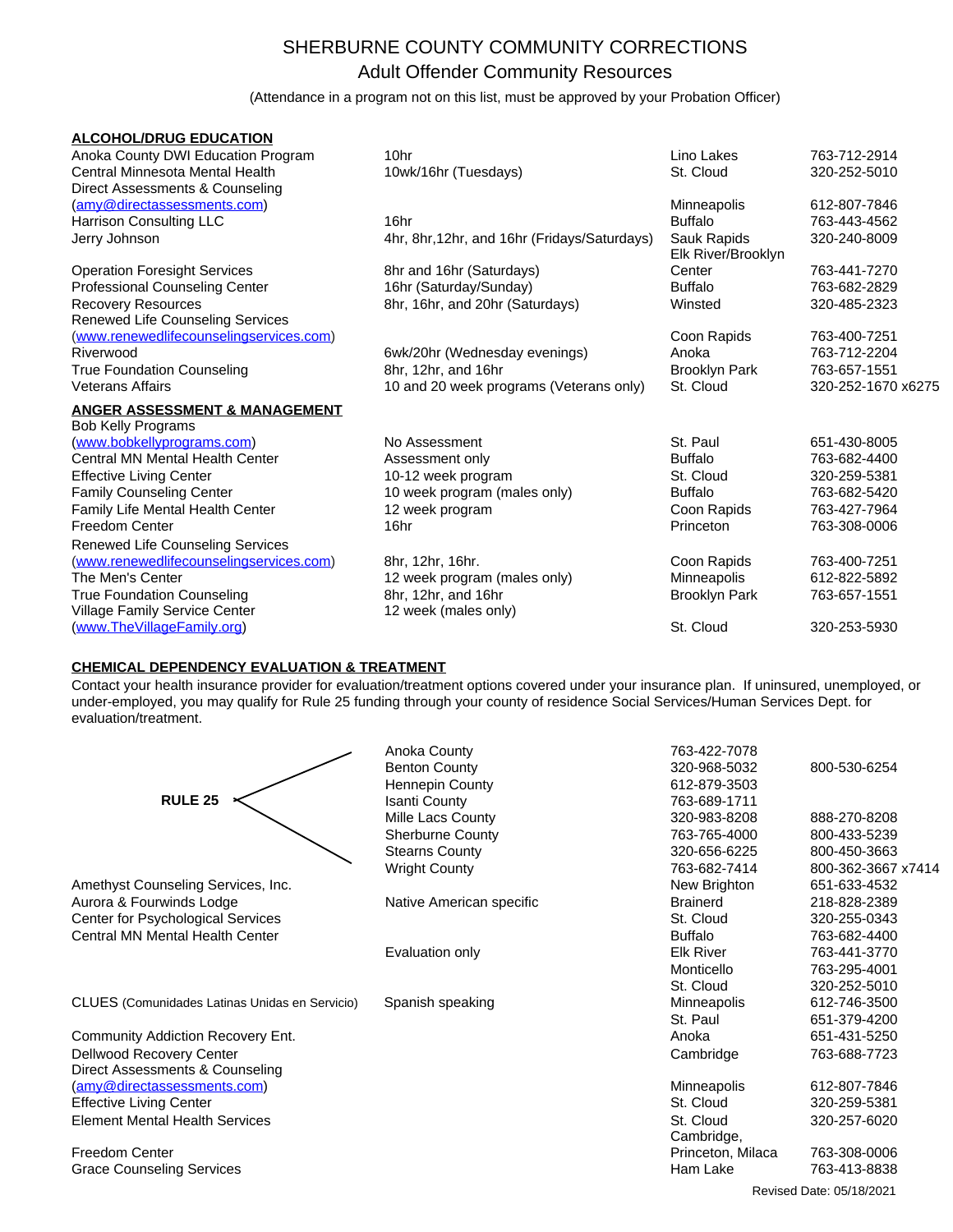| Harrison Consulting LLC                                       |                                      | <b>Buffalo</b>             | 763-443-4562                 |
|---------------------------------------------------------------|--------------------------------------|----------------------------|------------------------------|
| Hammond, Jamie                                                | Evaluation only                      | Anoka                      | 763-744-6181                 |
| Lighthouse                                                    | Dual Diagnosis                       | Maple Grove                | 763-898-3838                 |
| New Beginnings                                                |                                      | Waverly                    | 763-658-5800                 |
|                                                               | Inpatient Jail Program               | <b>Elk River</b>           | 612-419-2908                 |
|                                                               | Residential for pregnant/new mothers | St. Cloud                  | 320-255-1252                 |
| Nystrom Associates, Ltd                                       |                                      | Otsego                     | 763-746-9492                 |
| Page Counseling Services                                      |                                      |                            |                              |
| (www.pagecounselingservices.com)<br><b>Primer Paso</b>        |                                      | <b>Elk River</b>           | 763-458-2967                 |
|                                                               | Spanish Speaking                     |                            | 612-584-4860                 |
| (www.primermn.com)                                            |                                      |                            |                              |
| <b>Professional Counseling Center</b>                         |                                      | <b>Buffalo</b>             | 763-682-2829                 |
| Project Turnabout                                             |                                      | Marshall                   | 800-862-1453                 |
| <b>Recovery Plus</b><br><b>Relate Counseling</b>              |                                      | St. Cloud<br>Minnetonka    | 320-229-3760<br>952-230-3932 |
| <b>RESOURCE</b>                                               | Dual Diagnosis                       | Princeton                  | 763-243-1200                 |
| <b>River Ridge Treatment Center</b>                           |                                      | Minnetonka                 | 952-936-0304                 |
|                                                               |                                      | <b>Burnsville</b>          | 952-894-7722                 |
| <b>Riverplace Counseling Center</b>                           |                                      | <b>Elk River</b>           | 763-427-9777                 |
|                                                               |                                      | Anoka                      | 763-421-5590                 |
| Salvation Army ARC                                            |                                      | Minneapolis                | 612-332-5855                 |
| S.B. Consulting, L.L.C                                        | Evaluation only                      | St. Cloud                  | 320-309-0936                 |
| <b>Transformation House</b>                                   |                                      | Anoka                      | 763-427-7155                 |
| <b>True Foundation Counseling</b>                             | Evaluation only                      | <b>Brooklyn Park</b>       | 763-657-1551                 |
| <b>COUNSELING</b>                                             |                                      |                            |                              |
| www.mnmentalhealth.org                                        |                                      |                            |                              |
|                                                               |                                      |                            |                              |
| Accurate Home Care<br><b>Central MN Mental Health Center</b>  |                                      | <b>Buffalo</b>             | 866-214-3800<br>763-682-4400 |
|                                                               |                                      | <b>Elk River</b>           | 763-441-3770                 |
|                                                               |                                      | Monticello                 | 763-295-4001                 |
|                                                               |                                      | St. Cloud                  | 320-252-5010                 |
| Care Counseling Center, Inc.                                  |                                      | Anoka                      | 763-248-0994                 |
| Center for Psychological Services                             |                                      | St. Cloud                  | 320-255-0343                 |
| <b>Christian Recovery Counseling</b>                          |                                      | Golden Valley              | 763-566-0088                 |
| CORE Professional Services, P.A.                              |                                      | St. Cloud                  | 320-202-1400                 |
|                                                               |                                      | <b>Brainerd</b>            | 218-829-7140                 |
| <b>Effective Living Center</b>                                |                                      | St. Cloud                  | 320-259-5381                 |
| <b>Family Counseling Center</b>                               |                                      | <b>Buffalo</b>             | 763-682-5420                 |
| Family Life Mental Health Center                              |                                      | Coon Rapids                | 763-427-7964                 |
| <b>Family Prospective Resources</b>                           |                                      | Big Lake                   | 763-367-6080                 |
| Hardy & Stephens Counseling Assoc.                            |                                      | <b>Elk River</b>           | 763-633-5111                 |
| Lynette Sickler, MS, LADC, LPCC, CFRC                         | Imsickler@prtherapy.net              | St. Cloud                  | 320-253-3715                 |
| Page Counseling Services                                      |                                      |                            |                              |
| (www.pagecounselingservices.com)                              |                                      | <b>Elk River</b>           | 763-458-2967                 |
| Nystrom & Associates, Ltd.<br>Pathways Psychological Services |                                      | Otsego<br><b>Elk River</b> | 763-746-9492<br>763-241-8157 |
| <b>Psychotherapeutic Resources</b>                            |                                      | St. Cloud                  | 320-253-3715                 |
| <b>Recovery Plus</b>                                          |                                      | St. Cloud                  | 320-229-3760                 |
| Robertson, Michael                                            | www.countrypsychology.com            | Princeton                  | 763-389-6998                 |
| <b>Solutions Counseling</b>                                   |                                      | St. Michael                | 763-515-4563                 |
| Teresa Eakman Counseling                                      |                                      | Anoka                      | 763-439-4792                 |
| University of St. Thomas                                      | https://www.stthomas.edu/ipc/about/  | <b>Mpls</b>                |                              |
| Vanda                                                         | contact@vandacounseling.com          | Rogers                     | 763-575-8086                 |
| Village Family Service Center                                 |                                      | St Cloud                   | 320-253-5930                 |
| (www.TheVillageFamily.org)                                    |                                      |                            |                              |
| Village Ranch Child & Family Services                         |                                      | Anoka                      | 320-286-2922 x3              |
|                                                               |                                      |                            |                              |
| DOMESTIC ABUSE COUNSELING/EDUCATION (Per MN Statute 518B.02)  |                                      |                            |                              |
| Care Counseling Center, Inc.                                  | <b>Males Only</b>                    | Anoka                      | 763-248-0994                 |
| Central MN Mental Health Center                               | Males only                           | <b>Buffalo</b>             | 763-682-4400                 |
| <b>Catholic Charities Health Clinic</b><br>Lee Carlson Center | Males only - No Assessment           | St. Cloud<br>Fridley       | 320-650-1660<br>763-780-3036 |
|                                                               |                                      |                            |                              |
| <b>True Foundation Chemical Health Services</b>               |                                      | <b>Brooklyn Park</b>       | 763-657-1551                 |
| Village Family Service Center                                 |                                      |                            |                              |
| (www.TheVillageFamily.org)                                    | Males only                           | St. Cloud                  | 320-253-5930                 |
| Recover Center (faxing)                                       | Males only                           | Paynesville                | 320-243-1599                 |